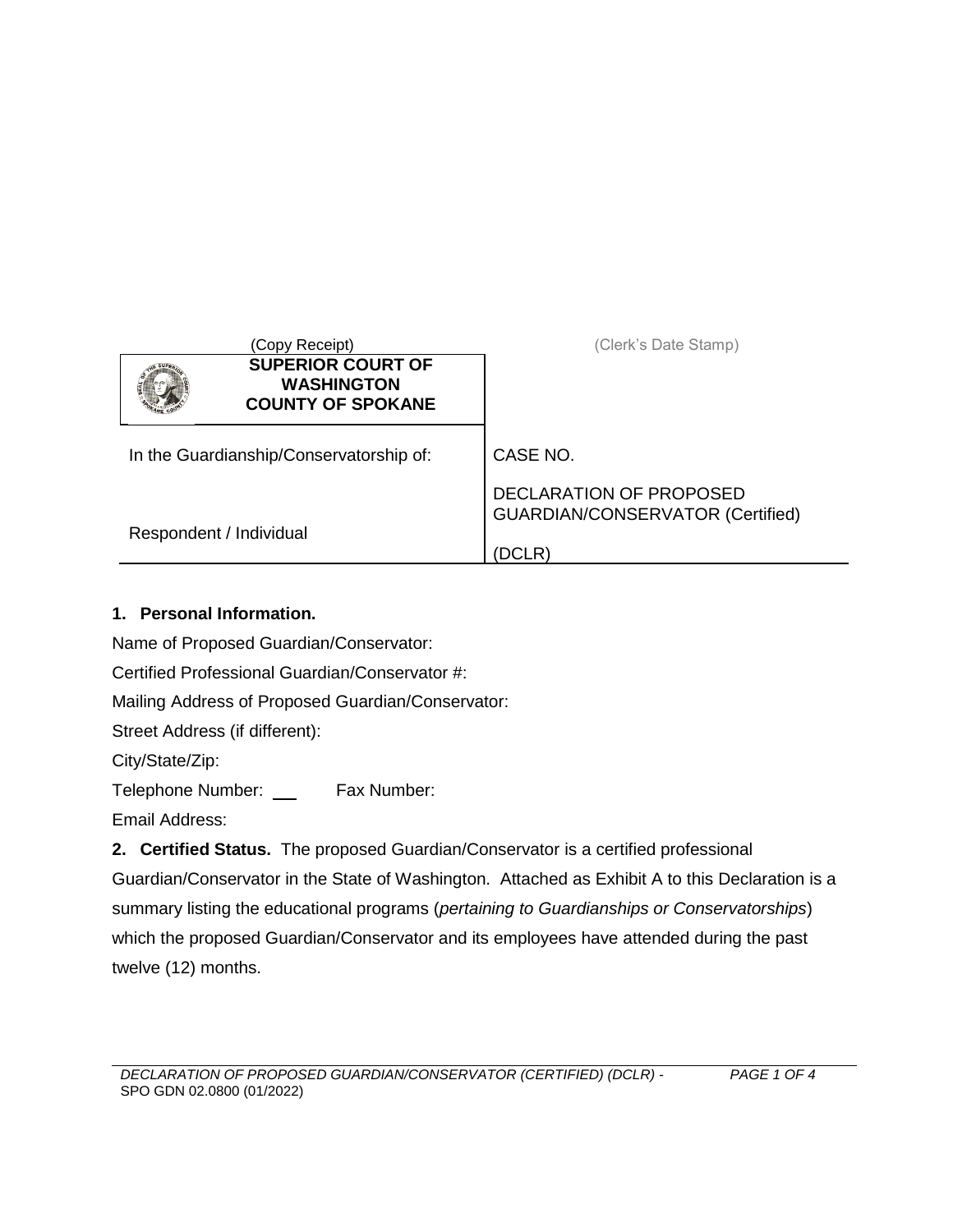- **3. Business Form.** The form in which the proposed Guardian/Conservator does business is:
	- $\Box$  sole proprietor  $\Box$  partnership  $\Box$  trust company
		- $\Box$  corporation  $\Box$  non-profit corporation

**4. Identification of Principals of Proposed Guardian/Conservator.** List the name of each member of the board of directors, officer, and owner of the business of the proposed Guardian and their title:

**5. Individual Certified Guardians/Conservators.** List each certified Guardian/Conservator in the employ of the Guardian/Conservator who may have responsibilities in this case and the individual certified Guardian/Conservator who will have supervising responsibility in this case.

 $\mathcal{L}_\mathcal{L} = \mathcal{L}_\mathcal{L} = \mathcal{L}_\mathcal{L} = \mathcal{L}_\mathcal{L} = \mathcal{L}_\mathcal{L} = \mathcal{L}_\mathcal{L} = \mathcal{L}_\mathcal{L} = \mathcal{L}_\mathcal{L} = \mathcal{L}_\mathcal{L} = \mathcal{L}_\mathcal{L} = \mathcal{L}_\mathcal{L} = \mathcal{L}_\mathcal{L} = \mathcal{L}_\mathcal{L} = \mathcal{L}_\mathcal{L} = \mathcal{L}_\mathcal{L} = \mathcal{L}_\mathcal{L} = \mathcal{L}_\mathcal{L}$ 

\_\_\_\_\_\_\_\_\_\_\_\_\_\_\_\_\_\_\_\_\_\_\_\_\_\_\_\_\_\_\_\_\_\_\_\_\_\_\_\_\_\_\_\_\_\_\_\_\_\_\_\_\_\_\_\_\_\_\_\_\_\_\_\_\_\_\_\_\_\_\_\_\_\_\_\_.

**6. Relationship to Respondent / Person Subject to Guardianship or Conservatorship.** The proposed Guardian has the following relationship with the Respondent

## **7. Guardian/Conservator's Organizational Structure.**

\_\_\_\_\_\_\_\_\_\_\_\_\_\_\_\_\_\_\_\_\_\_\_\_\_\_\_\_\_\_\_\_\_\_\_\_\_\_\_\_\_\_\_\_.

- (a) Date the proposed Guardian/Conservator began doing business: ...
- (b) Allocation of job responsibilities:

(*Brochures or other printed materials may be attached as an Exhibit in response to this question*.)

\_\_\_\_\_\_\_\_\_\_\_\_\_\_\_\_\_\_\_\_\_\_\_\_\_\_\_\_\_\_\_\_\_\_\_\_\_\_\_\_\_\_\_\_\_\_\_\_\_\_\_\_\_\_\_\_\_\_\_\_\_\_\_\_.

**8. Criminal Background Checks.** Does the proposed Guardian/Conservator conduct criminal background checks pursuant to RCW 43.43.832 on all employees or volunteers who will or may have unsupervised access to the Respondent or Person Subject to Guardianship / Conservatorship?

 $\Box$  No

If no, then explain reasons background checks are not done:

**9. Criminal and Disciplinary History**. Provide the following information for the proposed Guardian/Conservator and for each of its principals and employees who are certified professional Guardians/Conservators. However, do NOT include employees who are

\_\_\_\_\_\_\_\_\_\_\_\_\_\_\_\_\_\_\_\_\_\_\_\_\_\_\_\_\_\_\_\_\_\_\_\_\_\_\_\_\_\_\_\_\_\_\_\_\_\_\_\_\_\_\_\_\_\_\_\_\_\_\_\_\_\_\_\_\_\_\_\_\_\_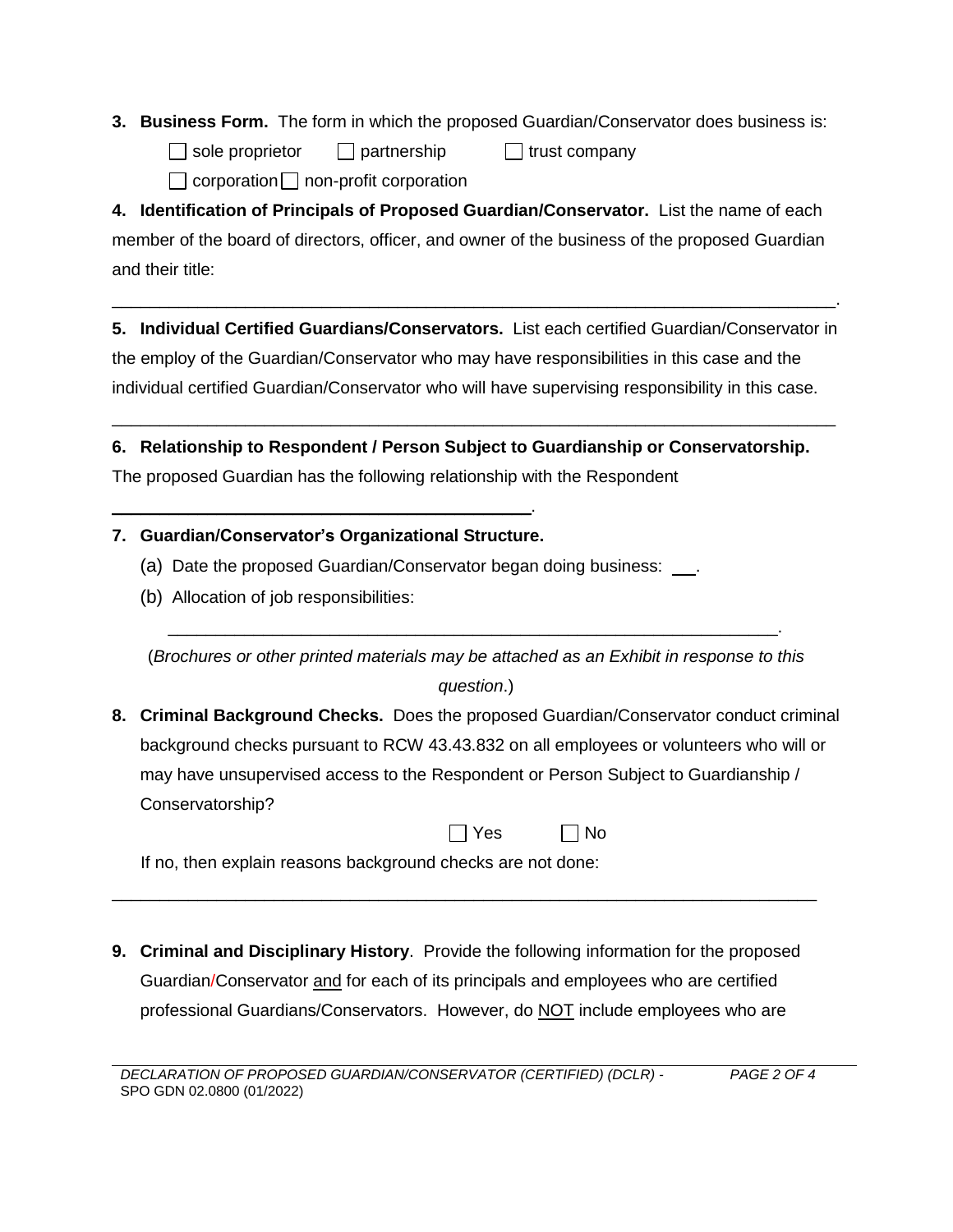neither principals nor certified Guardians/Conservators:

(a) Circumstances leading to removal as a Guardian/Conservator or as a fiduciary for breach of fiduciary duty or for any other reason:

\_\_\_\_\_\_\_\_\_\_\_\_\_\_\_\_\_\_\_\_\_\_\_\_\_\_\_\_\_\_\_\_\_\_\_\_\_\_\_\_\_\_\_\_\_\_\_\_\_\_\_\_\_\_\_\_\_\_\_\_\_\_\_\_\_\_\_\_\_\_\_\_\_

(b) Criminal proceedings for a felony or misdemeanor involving moral turpitude, which resulted in a finding or plea of guilty (*attach an explanation as an exhibit explaining why this individual is employed by the proposed Guardian/Conservator*):

\_\_\_\_\_\_\_\_\_\_\_\_\_\_\_\_\_\_\_\_\_\_\_\_\_\_\_\_\_\_\_\_\_\_\_\_\_\_\_\_\_\_\_\_\_\_\_\_\_\_\_\_\_\_\_\_\_\_\_\_\_\_\_\_\_\_\_\_\_\_.

(c) Civil proceedings in which there was a finding of dishonesty, misappropriation of funds, breach of fiduciary duty, or mistreatment of any person (*identify any civil proceedings where there was a settlement, even if such settlement was without specific findings by the Court*):

\_\_\_\_\_\_\_\_\_\_\_\_\_\_\_\_\_\_\_\_\_\_\_\_\_\_\_\_\_\_\_\_\_\_\_\_\_\_\_\_\_\_\_\_\_\_\_\_\_\_\_\_\_\_\_\_\_\_\_\_\_\_\_\_\_\_\_\_\_\_\_

(d) Reported disciplinary proceedings by a disciplinary body or licensing agency that resulted in a finding of misconduct (*including proceedings by a professional organization such as a state bar association, a medical disciplinary review board, certified professional guardian/conservator board, etc*.):

 $\_$  , and the set of the set of the set of the set of the set of the set of the set of the set of the set of the set of the set of the set of the set of the set of the set of the set of the set of the set of the set of th

- **10. Bond/Insurance.** The nature and extent of the proposed Guardian/Conservator's insurance coverage available to provide protection in the event of financial loss or personal harm caused by the negligent or intentional conduct of the proposed Guardian/Conservator, its employees or agents (*list the companies with which insurance or bond is obtained, the policy limit and deductibles*) is:
- **11. Compensation and Reimbursement.** The proposed Guardian/Conservator's

compensation schedule is as follows (*include the different hourly rates for various services*):

 $\mathcal{L}_\mathcal{L} = \{ \mathcal{L}_\mathcal{L} = \{ \mathcal{L}_\mathcal{L} = \{ \mathcal{L}_\mathcal{L} = \{ \mathcal{L}_\mathcal{L} = \{ \mathcal{L}_\mathcal{L} = \{ \mathcal{L}_\mathcal{L} = \{ \mathcal{L}_\mathcal{L} = \{ \mathcal{L}_\mathcal{L} = \{ \mathcal{L}_\mathcal{L} = \{ \mathcal{L}_\mathcal{L} = \{ \mathcal{L}_\mathcal{L} = \{ \mathcal{L}_\mathcal{L} = \{ \mathcal{L}_\mathcal{L} = \{ \mathcal{L}_\mathcal{$ 

| □ Guardian Rate:             | $\Box$ Legal Rate: |
|------------------------------|--------------------|
| $\Box$ Paralegal Rate:       | Care Manager:      |
| $\Box$ Clerical Rate:        | $\Box$ Care Aide:  |
| Accounting Services: _______ | □ Mileage Rate:    |